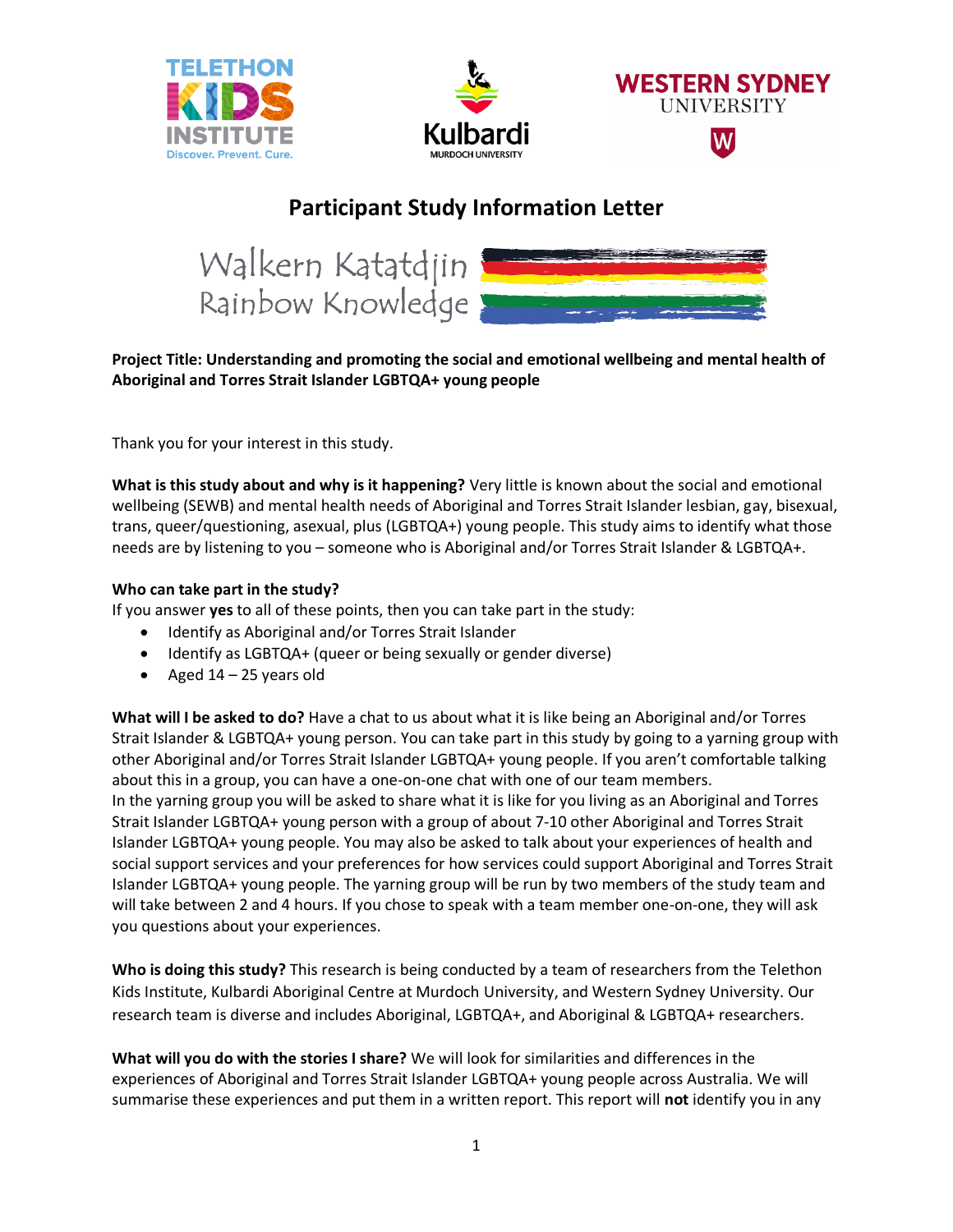way – your name will never be attached to what you say. This report will be shared with local Indigenous, non-Indigenous, and LGBTQA+ support services so that they can better understand the needs and preferences of Aboriginal and Torres Strait Islander LGBTQA+ young people. You can have a copy of the report and share it with whoever you like. Findings from this study will also be published in academic journals and presented at research conferences. Again, you will not be identifiable in these publications.

**Will anybody else know what I tell you?** You will only be expected to share to your level of comfort. Yarning groups and interviews will be audio recorded so that the researchers can go back and listen to what has been said. If we send these audio tapes to someone to transcribe (i.e. write down what has been said), they will sign a confidentiality agreement to make sure they don't tell your story to anyone. Once the audio files have been transcribed, we will destroy them. Until they are transcribed, the audio files will be kept in a password protected file on the researcher's computer. This will be the only copy of the files (i.e. we will delete them from the recording device).

You can choose to give your name or use another name (an alias) on these recordings. Research team members may contact you at a later date when they have analysed data collected to check what that we have understood what you have said correctly. We will keep a list of what your alias is so we can contact you for this. This list will be stored in a password protected file and only the researchers will be able to see it.

**Will I be reimbursed for my time?** You will receive \$30 per hour for participation in a 2-4 hour yarning group or interview. This money will also be used to help cover any travel costs in getting to and from the place of the yarning group/interview. Additional costs for travelling and accommodation if you are coming from a remote area will be considered on a case-by-case basis.

**What are the benefits of taking part?** Taking part in this study is an opportunity to be actively involved in this important research about how best to support Aboriginal and Torres Strait Islander LGBTQA+ young people. You will have a chance to meet and share your experiences with other Aboriginal and Torres Strait Islander LGBTQA+ young people. You will also learn about the process of research you are taking part in it.

**What are the risks for me taking part?** You may choose to discuss or you may hear upsetting stories and experiences in the yarning group/ interviews which cause you distress (e.g. stories of social exclusion or self-harm). We will provide you with a list of services where you can access support. We will also have local psychologists who we can arrange for you to see if you need to.

**Do I need my parents/guardians' permission if I am under 18 years of age?** No, you do not need your parents'/guardians' permission to take part in this study. We understand that you may not be 'out' to your family members and we do not want this to prevent you from taking part in this important research. However, if we think that you may be at risk of hurting yourself, hurting someone else, or someone is hurting you, we will have to inform either your parents/guardians or another trusted adult. Therefore, if you are under 18 years of age, we will ask you to provide contact details for your parent/guardian.

**What if taking part is upsetting for me?** You can speak to the researcher and ask for a referral to be made to a local mental health professional, such as a psychologist. You can choose to stop the talking and leave the interview or yarning group.